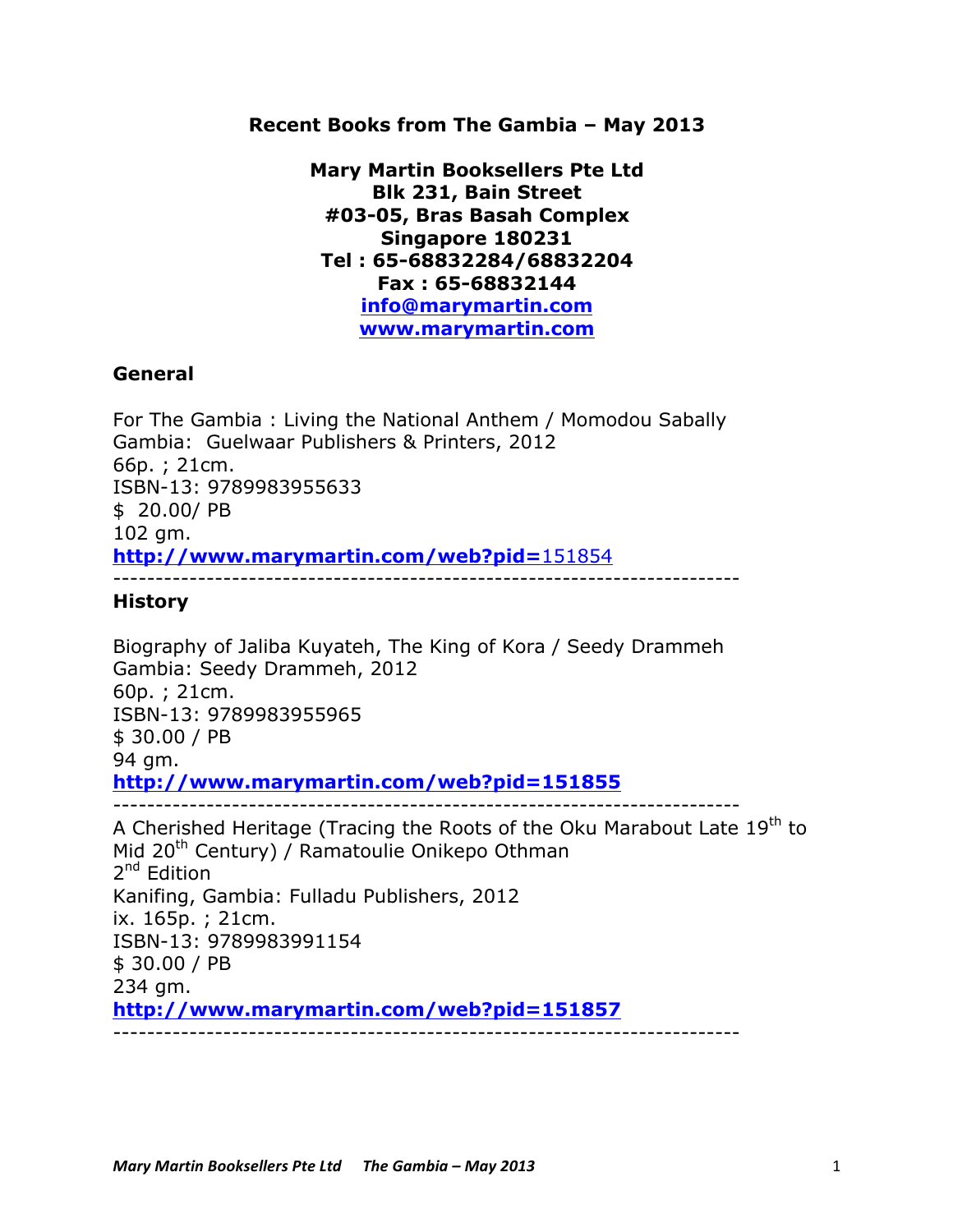Handbook of Milestones of Gambian Football / George F. Gomez Gambia: PHD Graphics, 2012 64p. ; 20cm. ISBN-13: 9789983955873 \$ 30.00 / PB 94 gm. **http://www.marymartin.com/web?pid=151858**

--------------------------------------------------------------------------

Education Made the Difference / Nyada Yoba Baldeh Kanifing, Gambia: Fulladu Publishers, 2013 264p. ; 21cm. ISBN-13: 9789983955019 \$ 49.50/ PB 362 gm.

Autobiography **http://www.marymartin.com/web?pid=151859** --------------------------------------------------------------------------

From the OAU to the AU : The Odyssey of a Continental Organization / Muhammad I S Gassama Kanifing, Gambia: Fulladu Publishers, 2013 87p. ; 21cm. ISBN-13: 9789983955583 \$ 25.00 / PB 124 gm. **http://www.marymartin.com/web?pid=151864** --------------------------------------------------------------------------

**Law**

Gambia Judiciary Lectures 2011 (Islamic Personal Law) Vol. 3 Gambia: Artwords Production For The Gambia Judiciary, 2011 x. 222p. ; 20cm. ISBN-10: 9983992868 The Gambia Judiciary \$ 120.00 / PB 264 gm. **http://www.marymartin.com/web?pid=151865** ---------------------------------------------------------------------------

# *Mary Martin Booksellers Pte Ltd The Gambia – May 2013* 2014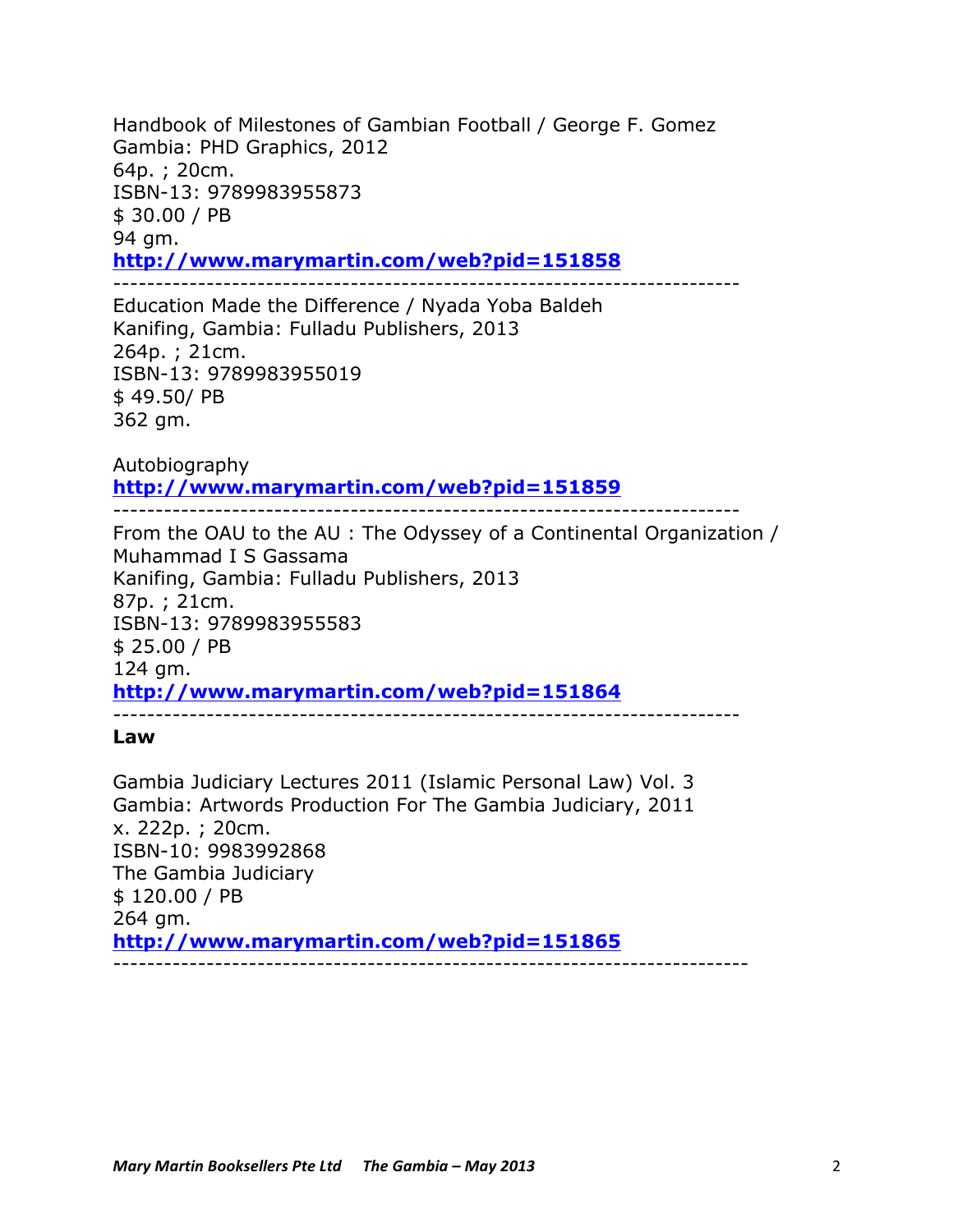The Gambia Sharia Law Reports Volume 1, 2011 : Containing Some Judgements and Rulings of the Cadi Appeals Panel Gambia: Artwords Production for The Gambia Judiciary, 2011 xxiv. 212p. ; 20cm. ISBN-10: 9983992841 \$ 120.00 / PB 270 gm. **http://www.marymartin.com/web?pid=151876** ---------------------------------------------------------------------------

African Commission on Human and Peoples' Rights : Model Law on Access to Information for Africa Africa : ACHPR, 2011 65p. ; 20cm. Bilingual English & French language \$ 25.00 / PB 162 gm. **http://www.marymartin.com/web?pid=151866**

---------------------------------------------------------------------------

African Commission on Human and Peoples' Rights : General Comments on Article 14 (1) (D) and (E) of the Protocol to the African Charter on Human and Peoples' Rights on the Rights of Women in Africa Gambia : ACHPR, 2011 20p. ; 20cm. Bilingual English & French language \$ 15.00 / PB 58 gm. **http://www.marymartin.com/web?pid=151867** --------------------------------------------------------------------------- Combined 32<sup>nd</sup> and 33<sup>rd</sup> Activity Report of the African Commission on Human and Peoples' Rights Gambia : ACHPR, 2011 28p. ; 21cm. \$ 15.00 / PB 52 gm.

**http://www.marymartin.com/web?pid=151868**

---------------------------------------------------------------------------

Rules of Islamic Personal Law Applicable in the Gambia Gambia: Artwords Production for The Judiciary of the Gambia, 2012 ix. 100p. ; 24cm. ISBN-10: 998399285X \$ 120.00 / PB 180 gm. **http://www.marymartin.com/web?pid=151869**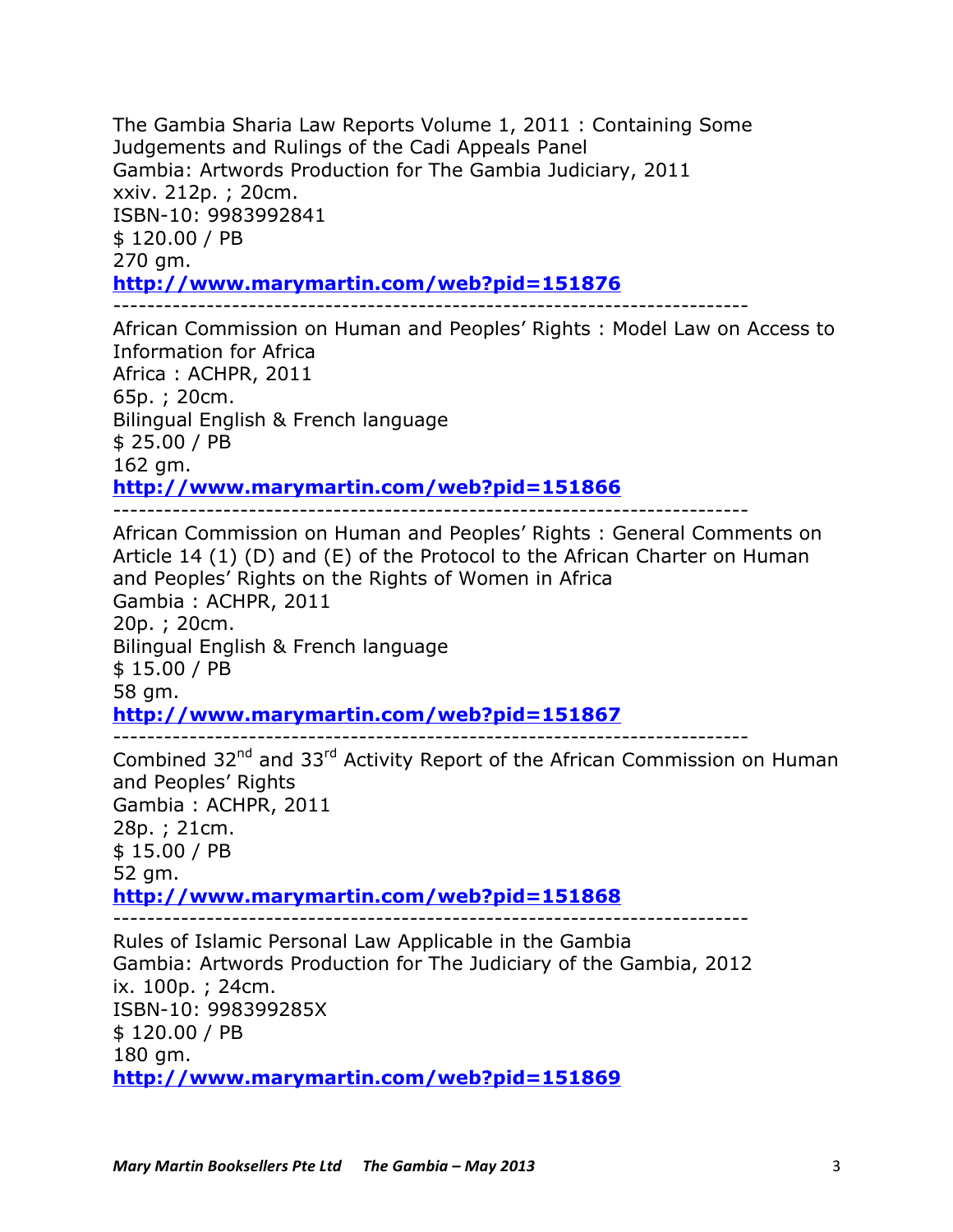---------------------------------------------------------------------------

#### **Literature**

Mandinka, Pulaar and Wollof Proverbs Gambia: Writers Association of The Gambia, 2012 75p. ; 21cm. ISBN-10: 9983993368 \$ 20.00 / PB 108 gm. **http://www.marymartin.com/web?pid=151870** --------------------------------------------------------------------------

To The Gambia : The Smiling Coast / Momodou Sabally Gambia: Guelwaar Publishers and Printers, 2012 70p. ; 21cm. ISBN-13: 9789983955466 \$ 25.00 / PB 110 gm.

Collection of Inspiring Poems **http://www.marymartin.com/web?pid=151871**

Dreams of The Islands / Baaba Sillah Gambia: Karia Press, 2012 viii. 299p. ; 21cm. ISBN-13: 9781854651110 \$ 35.00 / PB 400 gm. **http://www.marymartin.com/web?pid=151872** --------------------------------------------------------------------------

The Broken Reed / Dawda Faye Gambia : Dawda Faye, 2012 46p. ; 20cm. ISBN-10: 9983993406 \$ 20.00 / PB 70 gm. **http://www.marymartin.com/web?pid=151873** --------------------------------------------------------------------------